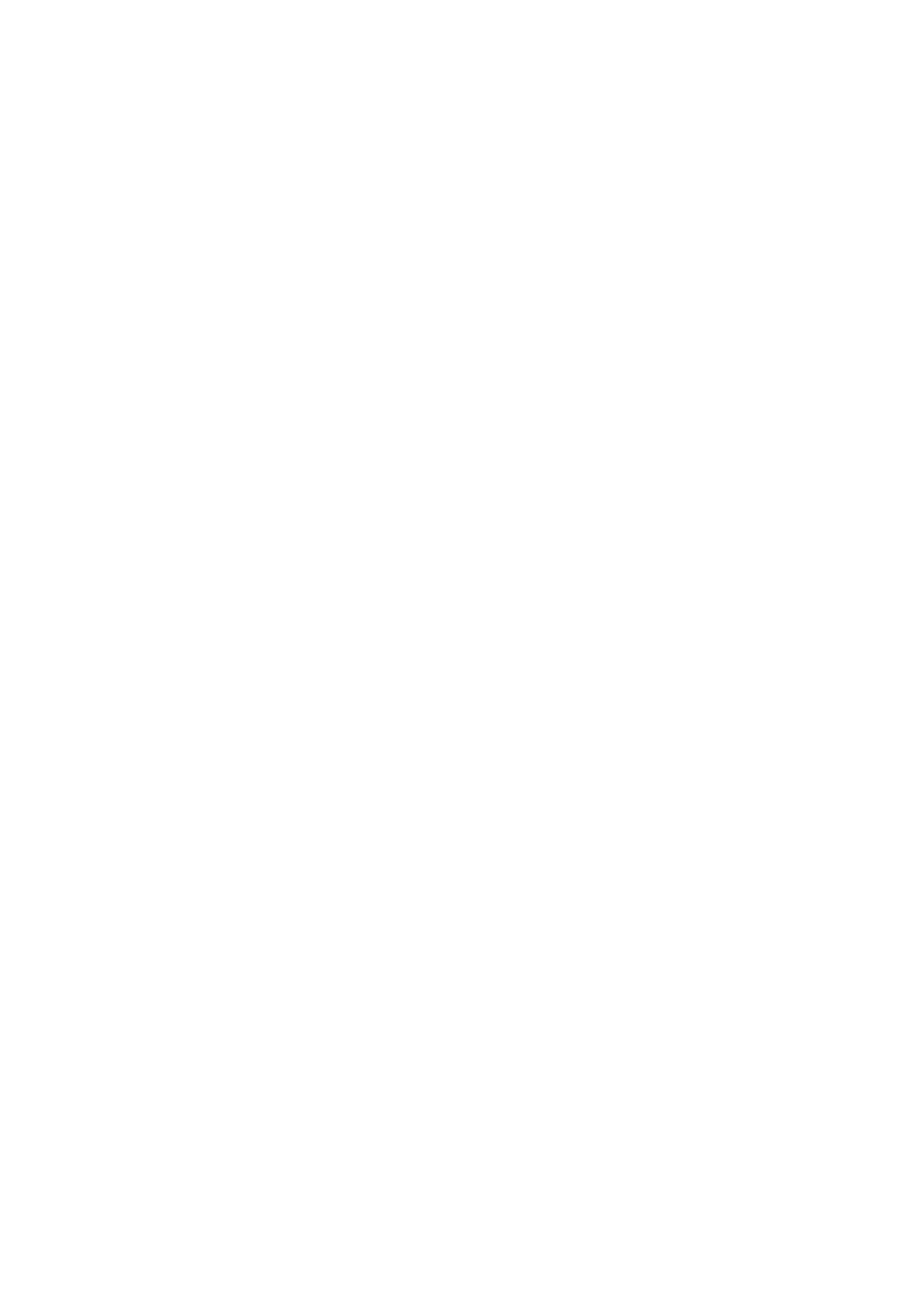

## **TRANSINT**  $12-15$  A .NET / COM library

Jérôme Ray

Developer's manual

October 2012

## **Table of contents**

| $\mathbf{1}$ |     |  |  |
|--------------|-----|--|--|
| 2            |     |  |  |
| 3            |     |  |  |
| 4            |     |  |  |
| 5            |     |  |  |
|              | 5.1 |  |  |
|              | 5.2 |  |  |
|              | 5.3 |  |  |
|              | 5.4 |  |  |
|              | 5.5 |  |  |
| 6            |     |  |  |
|              | 6.1 |  |  |
|              |     |  |  |
|              | 6.3 |  |  |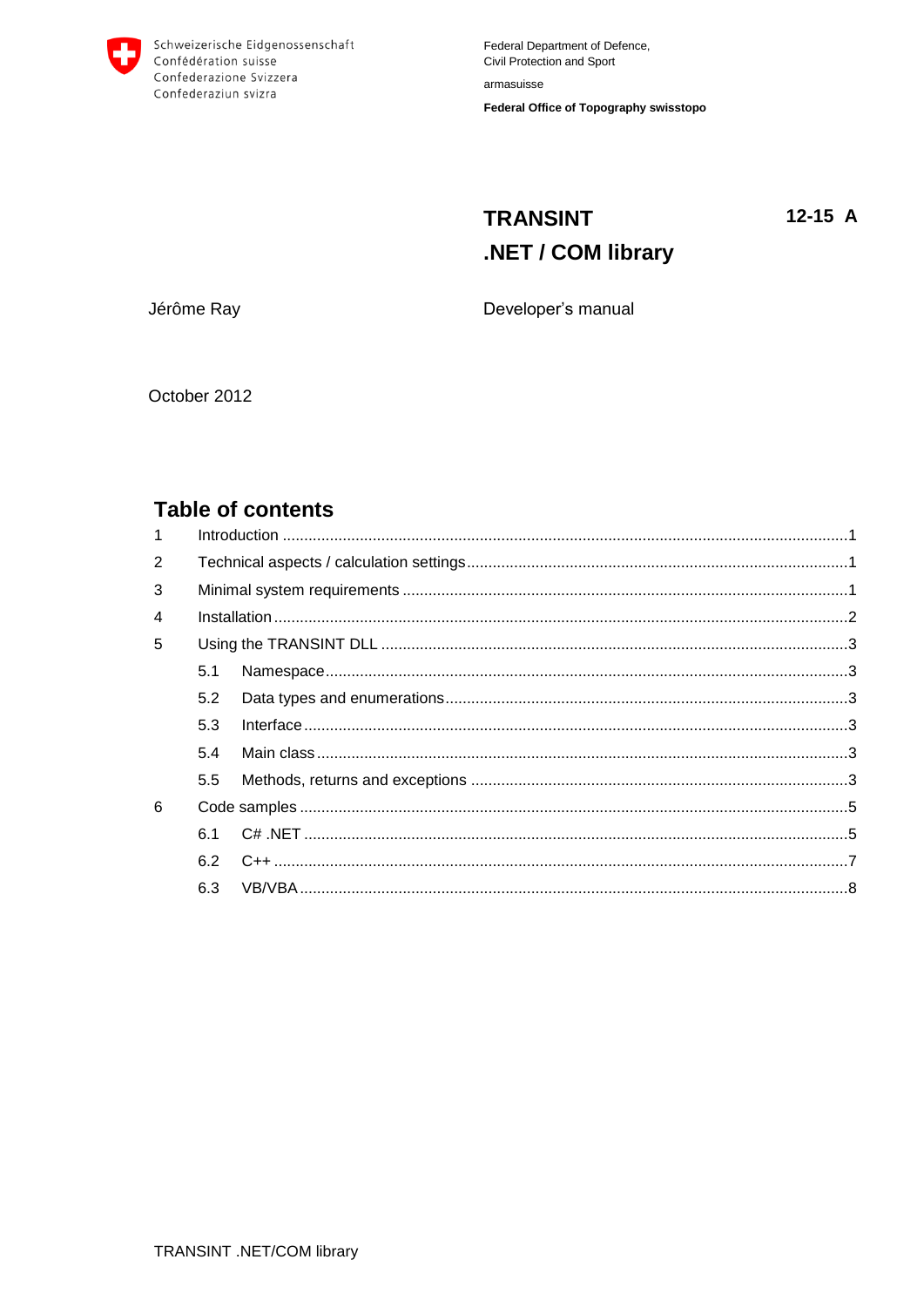2012 **swisstopo** Redaktion: A. Wiget Bundesamt für Landestopografie auf der anderen seine Seftigenstrasse 264<br>Office fédéral de topographie auf de seine Seftigenstrasse 264<br>CH-3084 Wabern Office fédéral de topographie de la community of the CH-3084 Wabern CH-3084 Wabern CH-3084 Wabern CH-3084 Wabern CH-3084 Wabern CH-3084 G9 (CH-3084 G9 (CH-3084 G9 (CH-3063 24 69 (CH-3063 24 69 (CH-3063 24 69 (CH-3063 24 69 Ufficio federale di topografia anno 1920 anno 2020 anno 2020. Tel: +41 31 963 24 69<br>Uffizi federal da topografia anno 2020 anno 2020 anno 2020 anno 2020. Tel: +41 31 963 24 59 Uffizi federal da topografia

Federal Office of Topography **E-mail: adrian.wiget@swisstopo.ch** 

**swisstopo Report** ist die Nachfolgeserie der Reihe "Technische Berichte" in welcher über die wichtigen Arbeiten aus den Bereichen von swisstopo berichtet wird.

**swisstopo Report** est la suite de la série "Rapports techniques", qui décrivent les projets et activités les plus importants de swisstopo.

**swisstopo Report** is the follow-up of the series "Technical Report" in which important projects and activities of swisstopo are described.

**Report (A): Öffentliche Berichte** (public domain) von swisstopo: Keine Einschränkungen. Weitergabe und Reproduktion mit Quellenangabe erwünscht. **Rapports officiels** du swisstopo (domaine public): Sans restrictions. Diffusion et reproduction souhaitée. **Public domain** of swisstopo: no restrictions. Duplication and distribution with reference to source. **Report (B): Berichte eigener Arbeiten von swisstopo**: Alle Rechte vorbehalten. Das Copyright bleibt bei der swisstopo. Reproduktion nur mit schriftlicher Bewilligung der swisstopo. **Rapports sur les travaux internes du swisstopo**: Les droits de reproduction (copyright) restent au swisstopo. Reproduction seulement avec l'autorisation écrite du swisstopo. **Reports on internal activities**: All rights reserved. The copyright remains with swisstopo. Reproduction requires the written permission by swisstopo. **Report (C): Berichte von Arbeiten für Dritte** (Werkvertrag): Alle Rechte vorbehalten. Das Copyright geht an den Auftraggeber über. Jede Weitergabe, vollständige oder teilweise Reproduktion oder Speicherung in elektronischen Medien nur mit schriftlichem Einverständnis des Auftraggebers möglich. **Rapports sur les travaux mandatés par des tiers**: Les droits de reproduction appartiennent au mandataire. Toute diffusion ou reproduction (même partielle possible uniquement avec l'autorisation écrite du mandataire. **Reports commissioned by third parties**: All rights reserved. The copyright remains with the client. Duplication, reproduction and storage on electronic media of any or all parts of the report require written permission by the client. **Report (D): Interne Berichte der Bereiche**. Alle Rechte vorbehalten. Nur für internen Gebrauch. **Rapport interne des domaines**. Les droits de reproduction (copyright) restent au swisstopo. Exclusivement à usage interne **Internal reports**. All rights reserved. Only for internal use.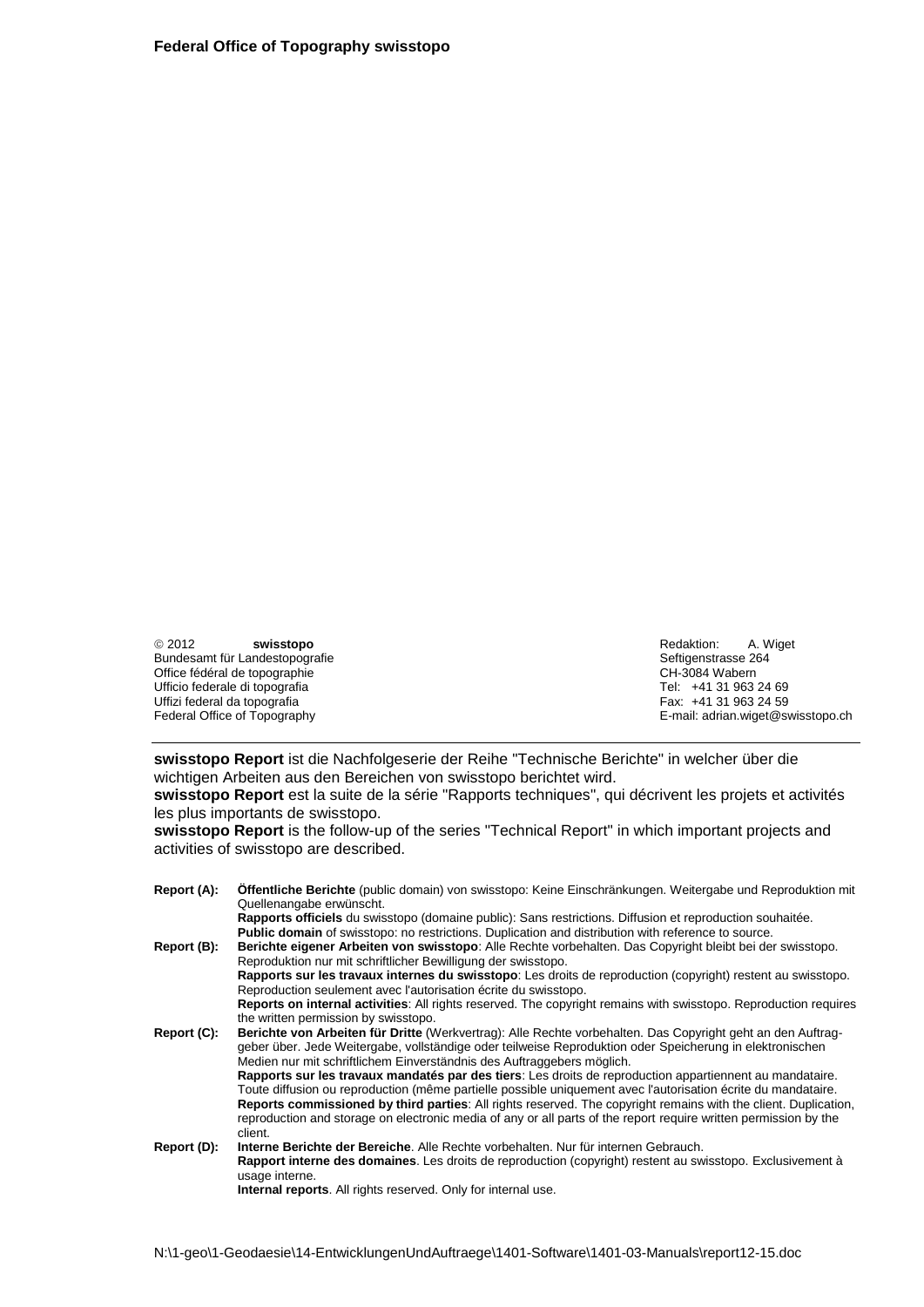## <span id="page-4-0"></span>**1 Introduction**

"TRANSINT" is a calculation software for planimetric transformation and interpolation of points, allowing the comparison of geodetic networks or adjustments with existing fixed points. This software offers several methods of transformation and also allows the robust adjustment. The coordinates transformation with different models can be performed with manually defined or automatically calculated parameters.

TRANSINT can be used to compute local adjustments (interpolations) for the Swiss reference frame change LV03↔LV95.

Since 2012, TRANSINT is available as a calculation module for the new geodetic software "GeoSuite":

→ *http://www.swisstopo.ch/geosuite*

And for technical aspects about Swiss reference frames and the new frame LV95:

→ *http://www.swisstopo.ch/lv95*

The TRANSINT DLL allows software developers to implement TRANSINT computing in their own applications through .NET or COM components (.NET or C++ applications, VBA macros, further DLL or plug-ins, etc.).

At this time, the only calculation available is the **interpolation based on a regular grid or an assembly of grids**. The transformation based on a triangular network ("FINELTRA" algorithm) is intended to be provided in this DLL later. Further methods will perhaps be added subsenquently, depending on customer requests or mandates.

## <span id="page-4-1"></span>**2 Technical aspects / calculation settings**

The TRANSINT DLL can only compute **two-dimensional** (planimetric) data.

The interpolation data or calculation parameters must be provided in an external file:

### **Interpolation grid**

A regular grid defined with its coordinate extents, its size (number of columns and rows), its resolution (mesh size) and the x (east) and y (north) components or corrections.

This grid has to be provided in the **GeoSuite Grid format** (\*.gsg), which can be generated with the TRANSINT calculation module of the desktop software GeoSuite.

If you have several grid files to use, there are two ways to use them:

- 1. Make a GeoSuite assembly file (\*.gsg format) with TRANSINT calculation module. Ask the provider of the grids for it.
- 2. Manage the two grids separately: you'll have to instantiate two interpolation objects (see also "CreateGridInterpolation" method) and decide yourself which grid has to be used (or which object to call) for which coordinates: For example, if a grid has been provided for a specific commune, canton or region, the choice of the grid or the check if the grid is applicable or not has to be performed at your side (in the client application).

## <span id="page-4-2"></span>**3 Minimal system requirements**

- Hardware: PC Pentium 400 MHz or compatible with 96 Mb RAM (or more, depending on operating system)
- Operating system: Microsoft Windows XP, Vista, 7 or Server 20XX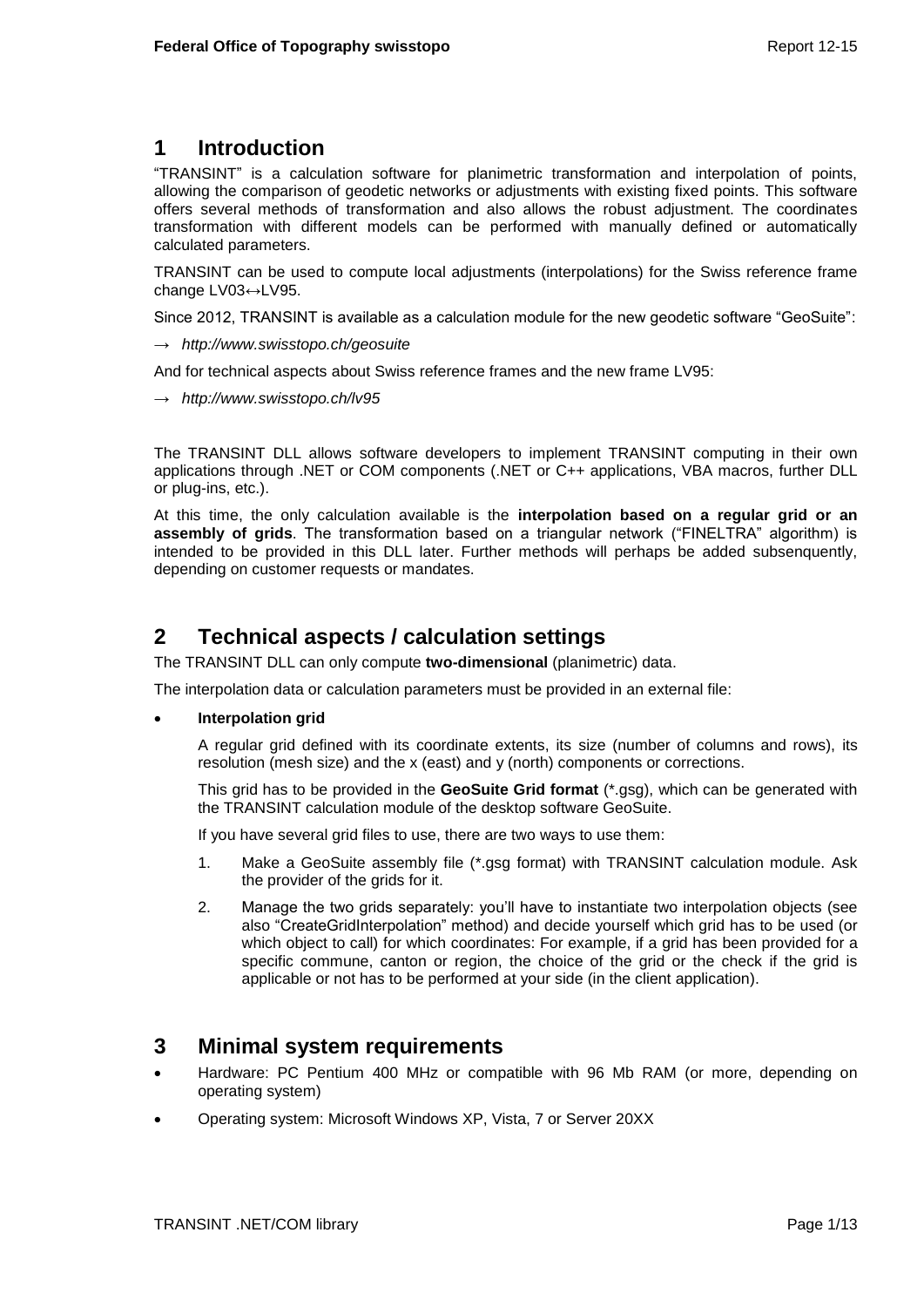• Software: Microsoft .NET Framework<sup>1</sup> 3.5 (or further)

## <span id="page-5-0"></span>**4 Installation**

swisstopo delivers a standard **Windows Installer setup** (MSI<sup>2</sup>) which installs all required files and automatically registers the DLL in the system. You just have to execute it and follow the on screen indications.

To optimize file size and download time, we didn't integrate neither the Microsoft Windows Installer engine nor the Microsoft Windows .NET Framework. If they aren't already installed on your computer, they will be automatically downloaded $^3$  and installed.

After the installation's process, you'll find a shortcut to a PDF version of this manual in the Windows start menu.

If you want to create your own distribution or install the DLL on another computer without our setup, you'll have to copy the files as follows:

1. Copy the program library file into the chosen installation directory:

### **swisstopoTransintLib.dll**

*Note: you have to register the DLL file properly with the "regasm" tool (see below), and eventually update the reference in your source code (e.g. "#import" instruction in C++).*

2. If the TRANSINT DLL is called through COM components (and not directly referenced in a .NET application), you have to register the .NET assembly into the Windows registry by running the following command:

#### **regasm swisstopoTransintLib.dll /codebase /tlb**

*Warning: on systems where Microsoft .NET Framework SDK (or Visual Studio) isn't installed (but only the .NET Framework redistributable), you'll have to type the full "regasm" path, e.g. "C:\WINDOWS\Microsoft.NET\Framework\v4.0.30319\regasm.exe …". You will also need to specify explicitly "…\Framework64\..." for the 64 bits version.*

*Note: this registration can be done automatically with most of the setup software, as they support natively the "COM Interop" registration.*

3. Copy the additional "DotNumerics" library, required for some interpolation algorithms, into the chosen installation directory:

### **DotNumerics.dll**

4. Copy the additional transformation parameters or binary datasets (e.g. **interpolation grid or triangular network**) to the right target folder, depending on your source code (see chapter [5\)](#page-6-0).

**Microsoft .NET Framework 3.5** has to be installed on the target computer. It is automatically provided on all Microsoft Windows operating system since Vista. A free version can be downloaded and redistributed for Windows XP.

If you develop in **C++** with Microsoft Visual Studio, you also have to distribute the "**Microsoft Visual C++ Redistributable Package**" corresponding to the Visual Studio version used to compile the final binary.

l <sup>1</sup> Microsoft .NET Framework is not included in the provided setup to limit the file size, but it can be downloaded for free on the Microsoft website (*<http://www.microsoft.com/downloads/>*)

<sup>&</sup>lt;sup>2</sup> "Microsoft System Installer" or "Windows Installer"

 $3$  They also can be obtained through the Windows Update service or downloaded manually : *<http://www.microsoft.com/downloads/>*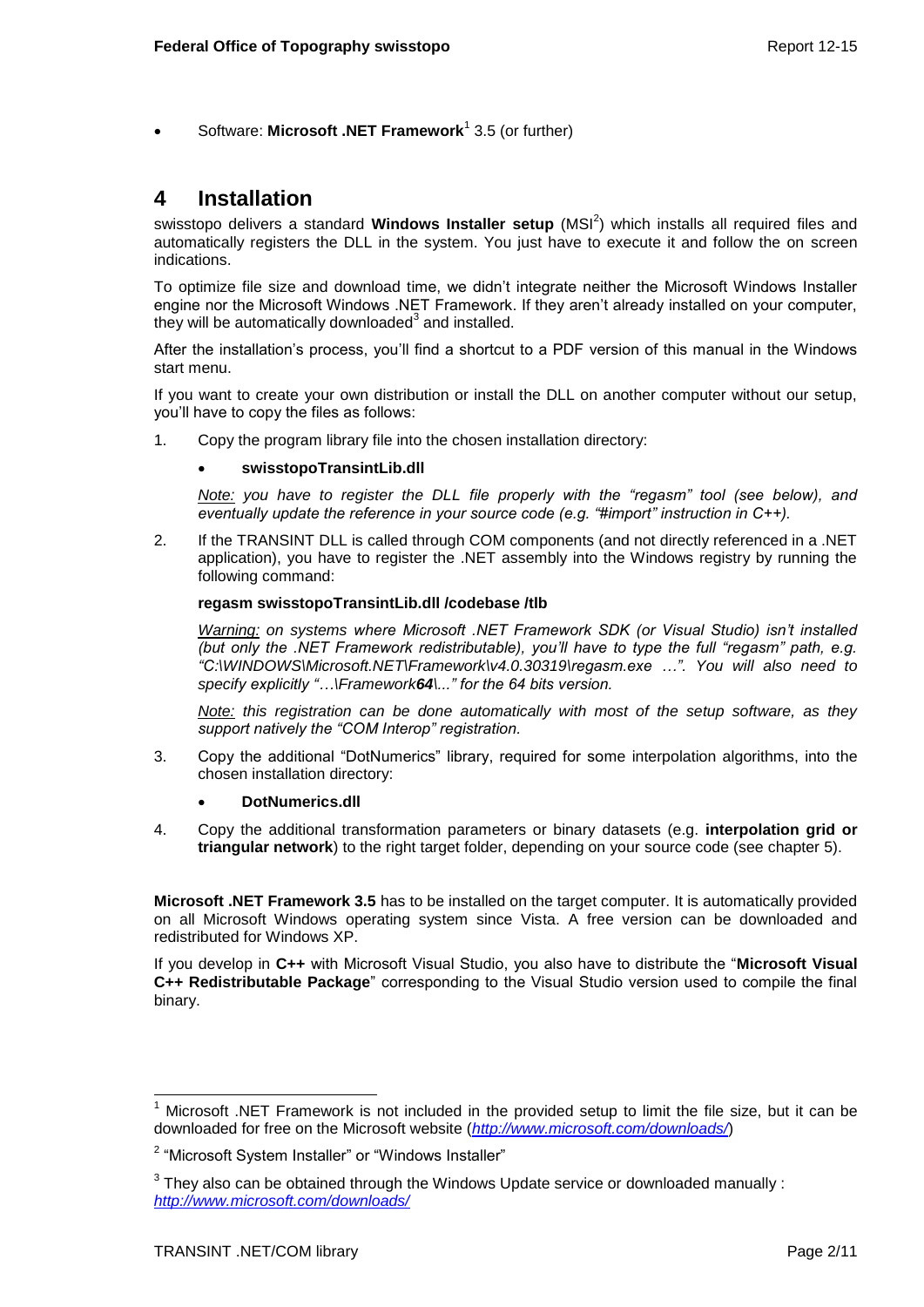## <span id="page-6-0"></span>**5 Using the TRANSINT DLL**

This DLL has been developed with Visual Studio 2010 and is entirely written in **C# managed code**. It is compatible with **x86 and x64** architectures (compiled with "Any CPU" setting). This library offers COM interoperability for use with unmanaged code.

## <span id="page-6-1"></span>**5.1 Namespace**

In the .NET environment, the namespace is "swisstopo.geodesy.dll". If you are working with C++, you have to use "swisstopoTransintLib" to access the DLL. Examples are provided in the chapter [6.](#page-8-0)

## <span id="page-6-2"></span>**5.2 Data types and enumerations**

All the computations are made with "double" (signed IEEE 64-bit double-precision floating point numbers) values to ensure the best accuracy.

Only standard data types are used in the TRANSINT DLL and it is fully compatible with C++ environments.

To improve the clearness of the code and reduce the mistake sources, a **user-defined enumeration**  has been created to identify the grid interpolation function (method "CreateGridInterpolation" below):

```
public enum GridInterpolationFunction
{
    Automatic = 0,
     Bilinear = 1,
    Biquadratic = 2,
     Bicubic = 3
}
```
## <span id="page-6-3"></span>**5.3 Interface**

The main (and only) interface is named "**ITransint**" and contains 2 methods.

```
[Guid("6E8AC103-BFD4-4DE0-B7EB-24CE6A247FBA")]
public interface ITransint
{
     void CreateGridInterpolation(string gridFilePath, 
                                   GridInterpolationFunction interpolationFunction);
     void InterpolatePoint(ref double east, ref double north);
}
```
## <span id="page-6-4"></span>**5.4 Main class**

The TRANSINT DLL provides only the main class, named "**Transint**", which implements the "ITransint" interface described above.

The constructor is standard and doesn't take any argument:

public Transint()

### <span id="page-6-5"></span>**5.5 Methods, returns and exceptions**

The "Transint" class contains two public methods:

**CreateGridInterpolation**

Create a new interpolation object, which will provide interpolation calculation based on a regular grid.

**InterpolatePoint**:

Transformation of two-dimensional coordinates with the interpolation method previously defined.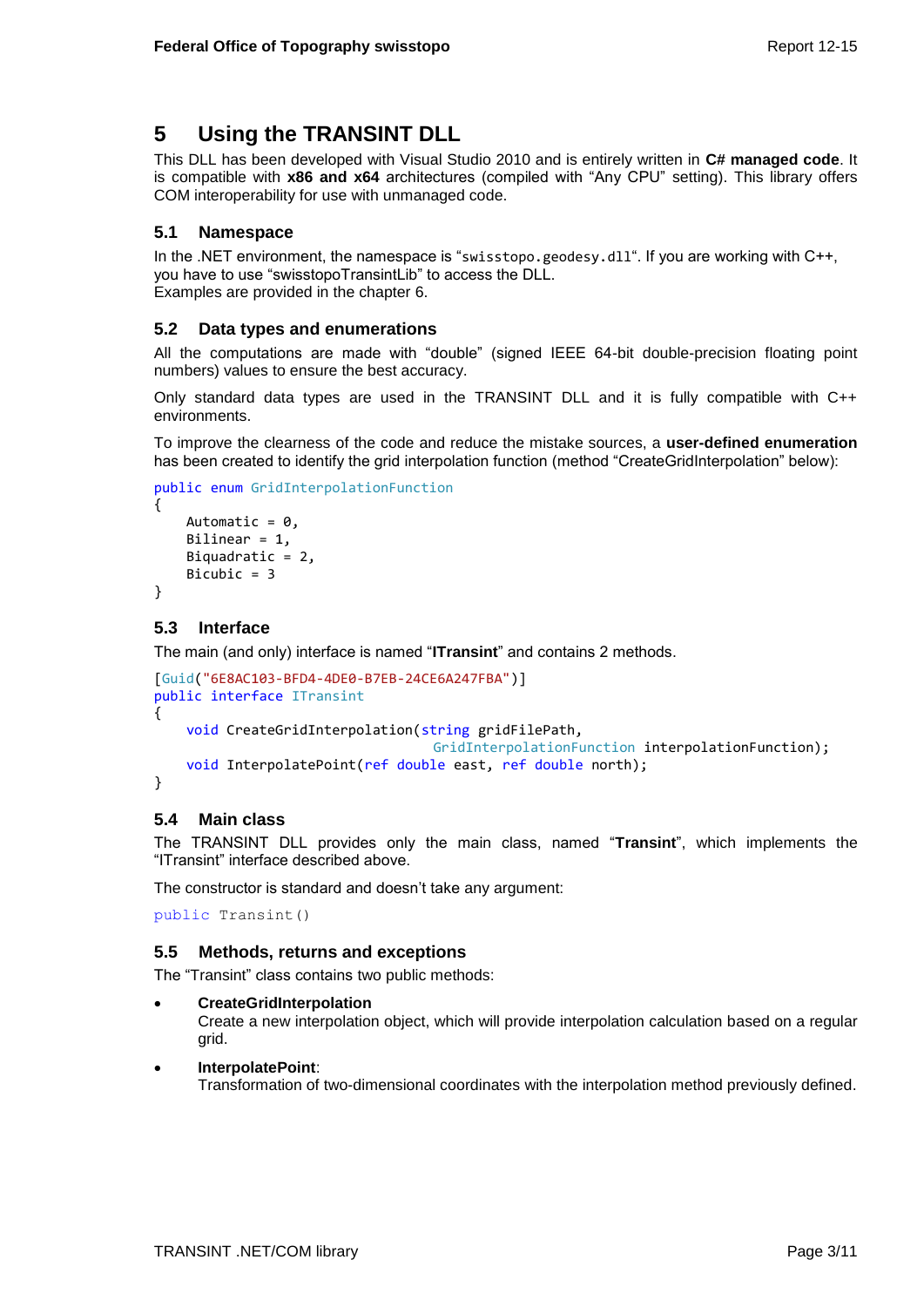### *CreateGridInterpolation*

This method needs 2 arguments:

```
void CreateGridInterpolation(string gridFilePath, 
                           GridInterpolationFunction interpolationFunction)
```
#### 1. **gridFilePath:**

Full path of the regular interpolation grid to use, in GeoSuite Grid binary format (\*.gsg).

#### 2. **interpolationFunction:**

The interpolation function to use to compute the x and y values at the specified coordinates. It has to be a value of the "GridInterpolationFunction" enum (see [5.2](#page-6-2) above) or his corresponding integer value.

*Warning: the interpolation function can have been defined in the grid file. In this case, this parameter is locked and cannot be overridden and an exception will be thrown. If the interpolation function is predefined, the enum value "GridInterpolationFunction.Automatic" has to be used.* 

*Note: if the interpolation function is set to "Automatic" and it has not been defined in the GeoSuite Gird file, "Bilinear" is used.*

#### **This method does not returns anything** (void).

Following **exceptions** can be thrown:

#### **FileNotFoundException**

(HRESULT COR\_E\_FILENOTFOUND = 0x80070002 = -2147024894)

The specified interpolation grid file doesn't exists or cannot be found (e.g. removable media cannot be accessed). Refer to exception description for more details.

 **FormatException** (HRESULT FORMAT = 0x80131537 = -2146233033)

The specified interpolation grid file cannot be loaded: invalid file or unsupported grid file format. This exception could also be raised if the file cannot be accessed (file locked or security restriction). Refer to exception description for more details.

**AccessViolationException**

(HRESULT COR\_E\_NULLREFERENCE = 0x80004003 = -2147467261)

The specified interpolation function cannot be used because this parameter has been defined in the grid file and is locked. In this case, "GridInterpolationFunction.Automatic" must be used. Refer to exception description for more details.

#### *InterpolatePoint*

This method needs 2 arguments:

void InterpolatePoint(ref double east, ref double north)

1. **east:**

Easting coordinate in meters [m]. This argument is passed by reference: it means that **the input value is replaced by the output coordinate** after the processing.

2. **north:**

Northing coordinate in meters [m]. This argument is passed by reference: it means that **the input value is replaced by the output coordinate** after the processing.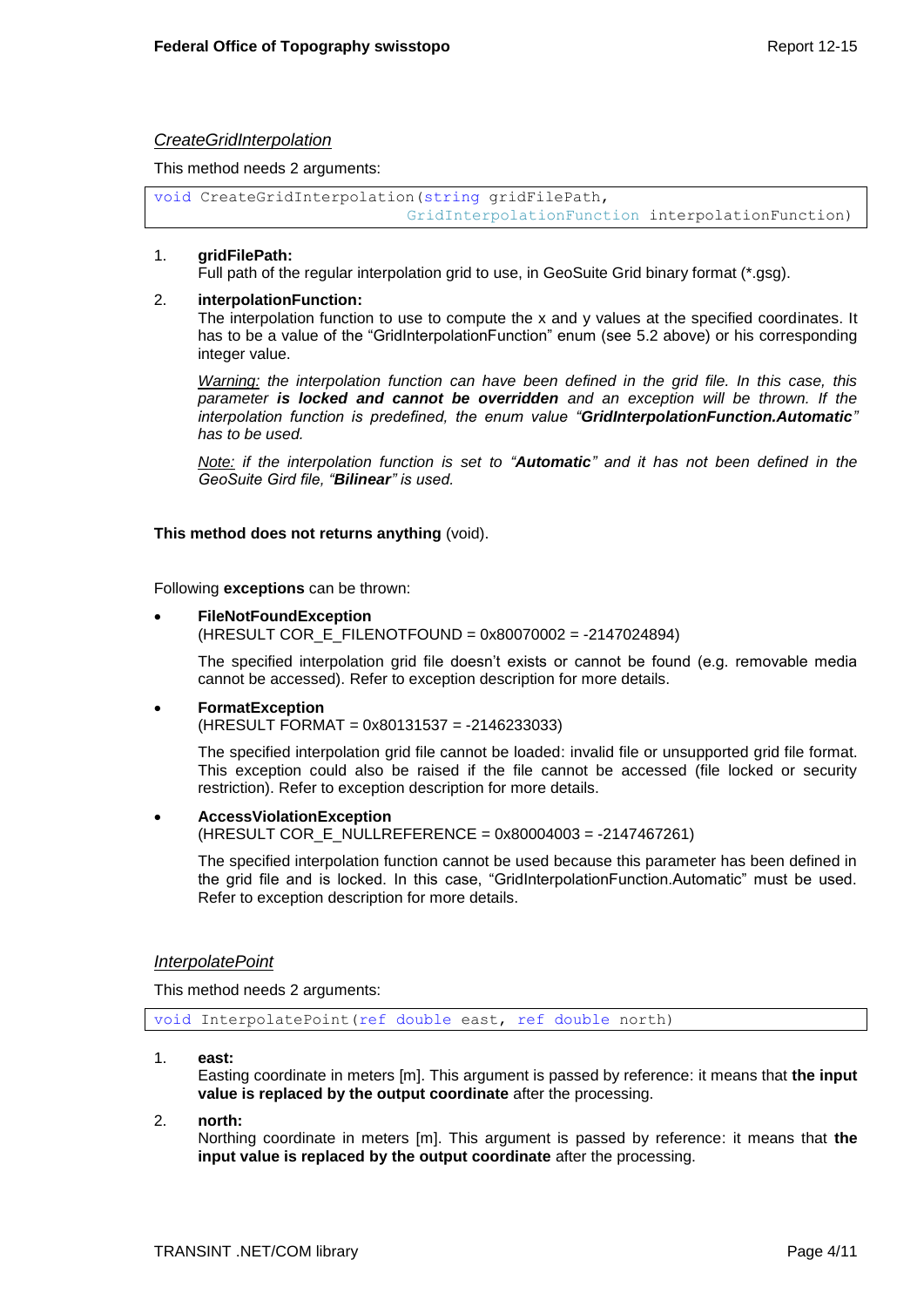### **This method does not returns anything** (void).

Following **exceptions** can be thrown:

 **MethodAccessException** (HRESULT COR\_E\_METHODACCESS = 0x80131510 = -2146233072)

This method cannot be called if no interpolation has been previously created: "CreateGridInterpolation" has to be called once before "InterpolatePoint". Refer to exception description for more details.

```
 FormatException
(HRESULT FORMAT = 0x80131537 = -2146233033)
```
The specified interpolation grid file (method "CreateGirdInterpolation") could not be loaded: invalid file or unsupported grid file format. This exception could also be raised if the file cannot be accessed (file locked or security restriction). Refer to exception description for more details.

```
 ArgumentOutOfRangeException
```
(HRESULT COR\_E\_ARGUMENTOUTOFRANGE = 0x80131502 = -2146233086)

The specified coordinates are outside of the specified interpolation grid: the interpolation is undefined for this location. Refer to exception description for more details.

## <span id="page-8-0"></span>**6 Code samples**

### <span id="page-8-1"></span>**6.1 C# .NET**

Before you can use the DLL, you have to add a .NET reference to **"swisstopo TRANSINT library 1.0 (09.2012)" (swisstopoTransintLib.dll)**. The namespace is "**swisstopo.geodesy.dll**".

Example of C# code:

```
// Reference to the TRANSINT DLL 
using swisstopo.geodesy.dll;
…
// Instantiate a TRANSINT object
Transint oTransint = new Transint();
// Define the interpolation to use
// (regular grid with predefined interpolation method)
try
{
     oTransint.CreateGridInterpolation(@"C:\MyApp\Data\MyGrid.gsg",
        GridInterpolationFunction.Automatic);
}
catch (FileNotFoundException)
{
     // Exception if grid file could not be found
}
catch (FormatException)
{
     // Exception if grid file could not be loaded
}
```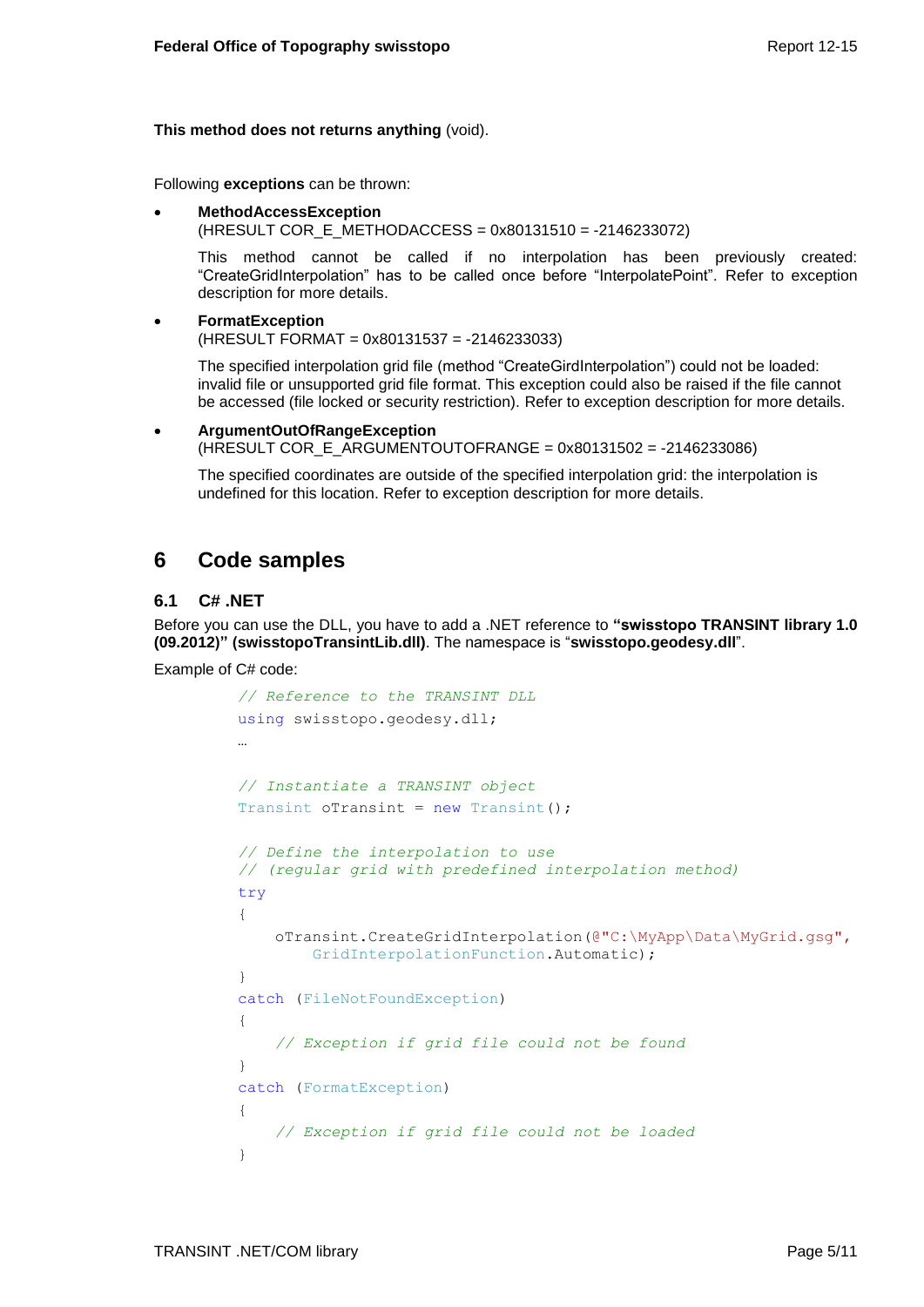```
catch (AccessViolationException)
{
     // Exception if the interpolation function is readonly 
     // (it has been defined in the grid file and is now locked)
}
catch (Exception)
{
    // Other exception (should not happen)
}
// Input coordinates: read in a file, got from a textbox, 
// or obtained through another method or library...
double east = 601000.0; // Input (local) east
double north = 197500.0; // Input (local) north
// Transform coordinates to output system (global)
try
{
    oTransint.InterpolatePoint(ref east, ref north);
}
catch (MethodAccessException)
{
     // Exception if CreateGridInterpolation hasn't been called yet 
    // or if didn't work properly
}
catch (FormatException)
{
     // Exception if grid file could not be loaded
}
catch (ArgumentOutOfRangeException)
{
     // Exception if the point is outside of the interpolation grid
     // A possibility could be to apply a mean translation (shift)
}
catch (Exception)
{
    // Other exception (should not happen)
}
// Make something with the result: the output coordinate values
// are now stored in "east" and "north" variables
…
```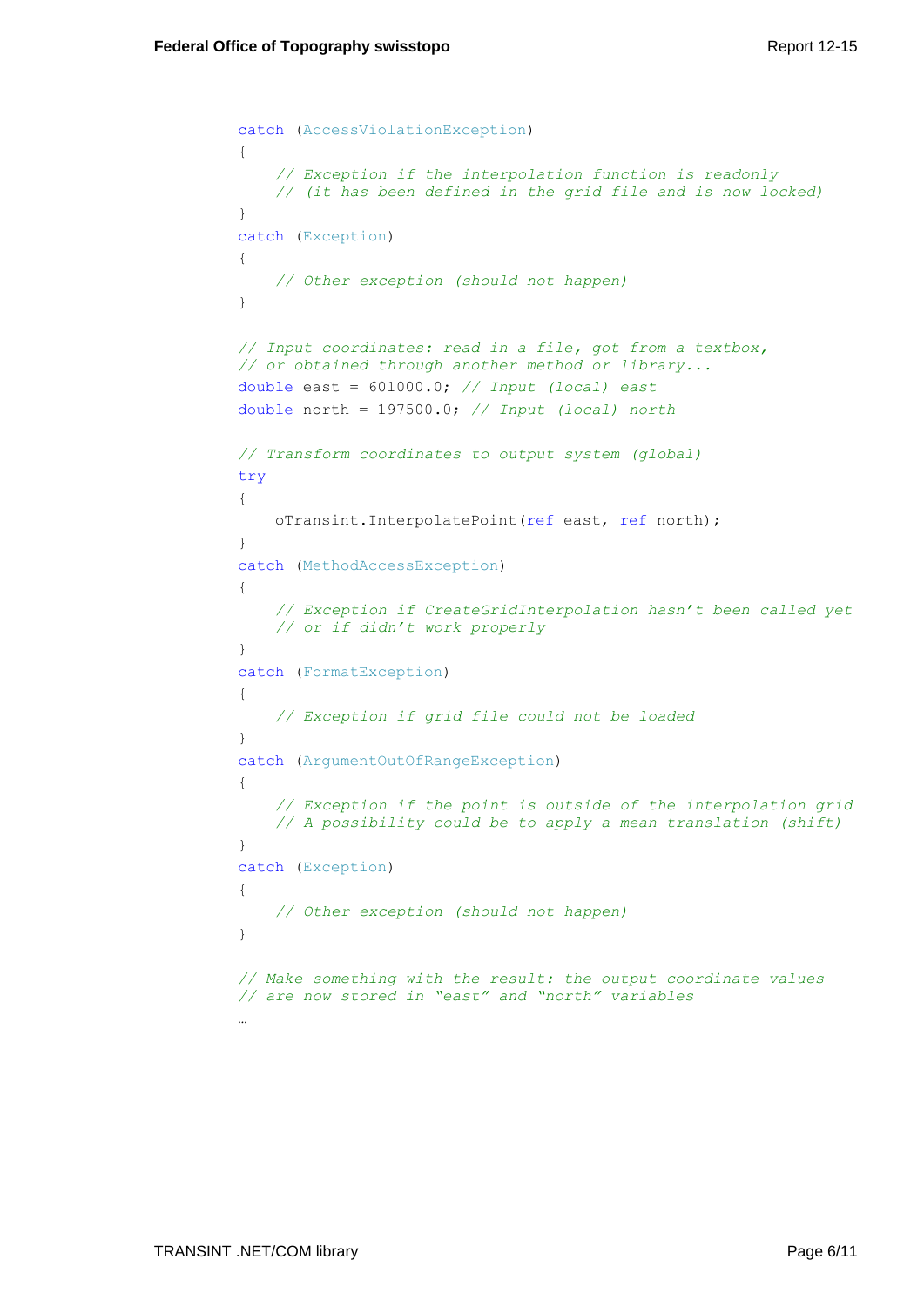### <span id="page-10-0"></span>**6.2 C++**

Before you can use the DLL, you have to import the COM type library (\*.tlb) "**swisstopoTransintLib.tlb**" and initialize the COM library with "**CoInitialize**".

Example of C++ code:

```
// Reference to TRANSINT DLL
#import <swisstopoTransintLib.tlb>4
…
// Initialize COM connection
CoInitialize(NULL);
// Create a pointer to the Transint class from DLL
swisstopoTransintLib::ITransintPtr 
     pTransint(__uuidof(swisstopoTransintLib::Transint));
// Define the interpolation to use 
// (regular grid with predefined interpolation method)
try
{
     pTransint->CreateGridInterpolation(
       "C:\\MyApp\\Data\\MyGrid.gsg",
      swisstopoTransintLib::GridInterpolationFunction Automatic);
}
catch ( com error& comErr)
{
     switch (comErr.Error())
     {
     case -2147024894:
         // Exception if grid file could not be found
         break;
     case -2146233033:
         // Exception if grid file could not be loaded
         break;
     case -2147467261:
         // Exception if the interpolation function is readonly 
         // (has been defined in the grid file and is now locked)
         break;
     default:
         // Other exception (should not happen)
         break;
     }
}
```
j  $4$  If the TRANSINT DLL and the type library are correctly registered in the system with "regasm" (see chapter [4\)](#page-5-0). If not or if you are experiencing problems when you try to instantiate a Transint object, you can import the TLB file giving the full path (e.g. "C:\MyApp\swisstopoTransintLib.tlb"). This will be more "secure", but less flexible.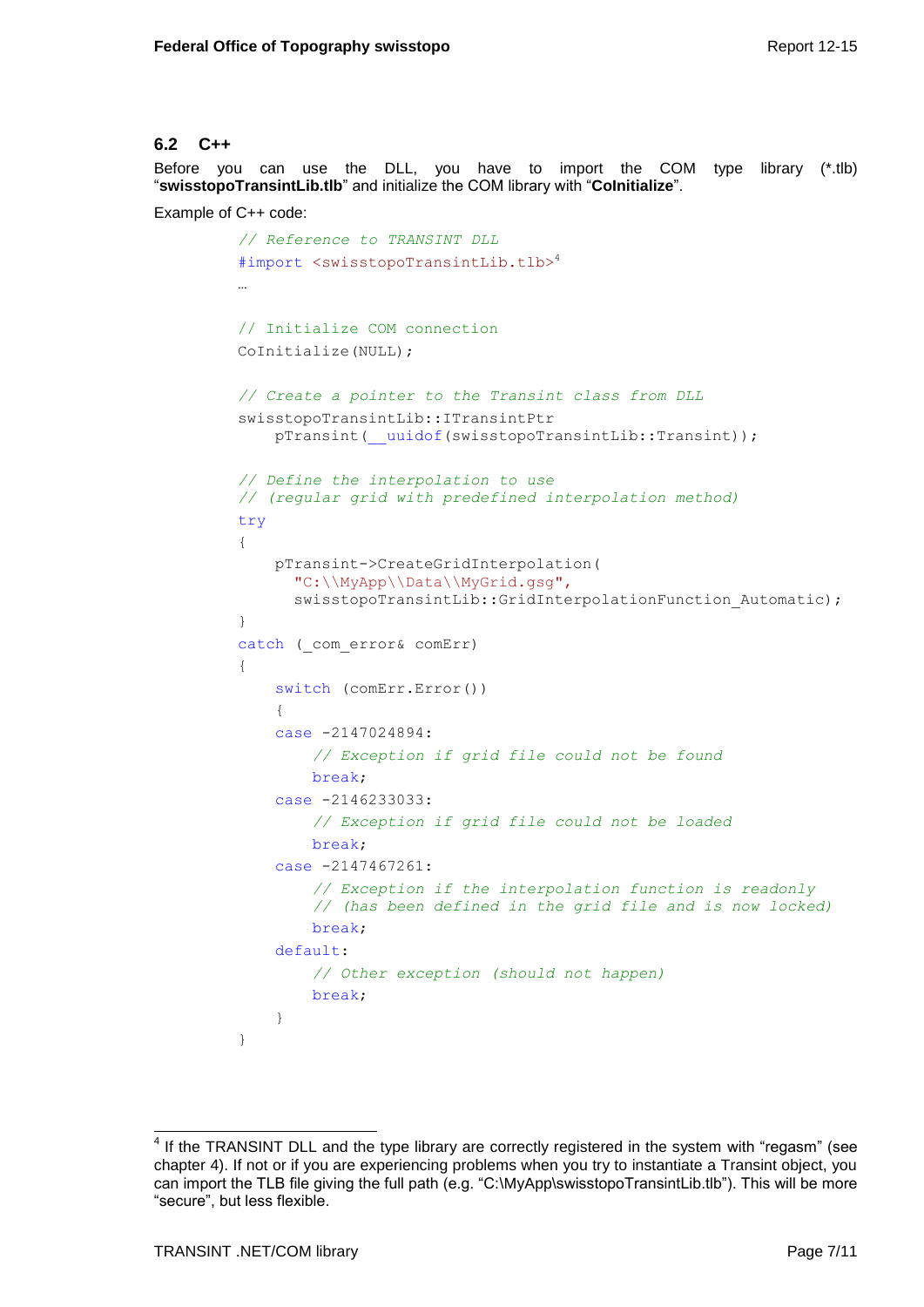```
// Input coordinates: read in a file, got from a textbox, 
// or obtained through another method or library...
double east = 601000.0; // Input (local) east
double north = 197500.0; // Input (local) north
// Transform coordinates to output system (global)
try
{
     pTransint->InterpolatePoint(&east, &north);
}
catch (_com_error& comErr)
{
     switch (comErr.Error())
     {
     case -2146233072:
         // Exception if CreateGridInterpolation hasn't been called 
         // yet or if it didn't work properly
         break;
     case -2146233033:
         // Exception if grid file could not be loaded
         break;
     case -2146233086:
         // Exception if the point is outside of the grid
         // A possibility could be to apply a translation (shift)
         break;
     default:
         // Other exception (should not happen)
         break;
     }
// Make something with the result: the output coordinate values 
// are now stored in "east" and "north" variables
…
```
## <span id="page-11-0"></span>**6.3 VB/VBA**

Before you can use the component, you have to add a reference to **"swisstopo TRANSINT library 1.0 (09.2012)" (swisstopoTransintLib.tlb)**.

Example of VB code:

```
'Create a new Transint object
Dim oTransintLib As New swisstopoTransintLib.Transint
'Define the interpolation to use 
'(regular grid with predefined interpolation method)
On Error Resume Next
oTransintLib.CreateGridInterpolation "C:\MyApp\Data\MyGrid.gsg", 
GridInterpolationFunction_Automatic
```